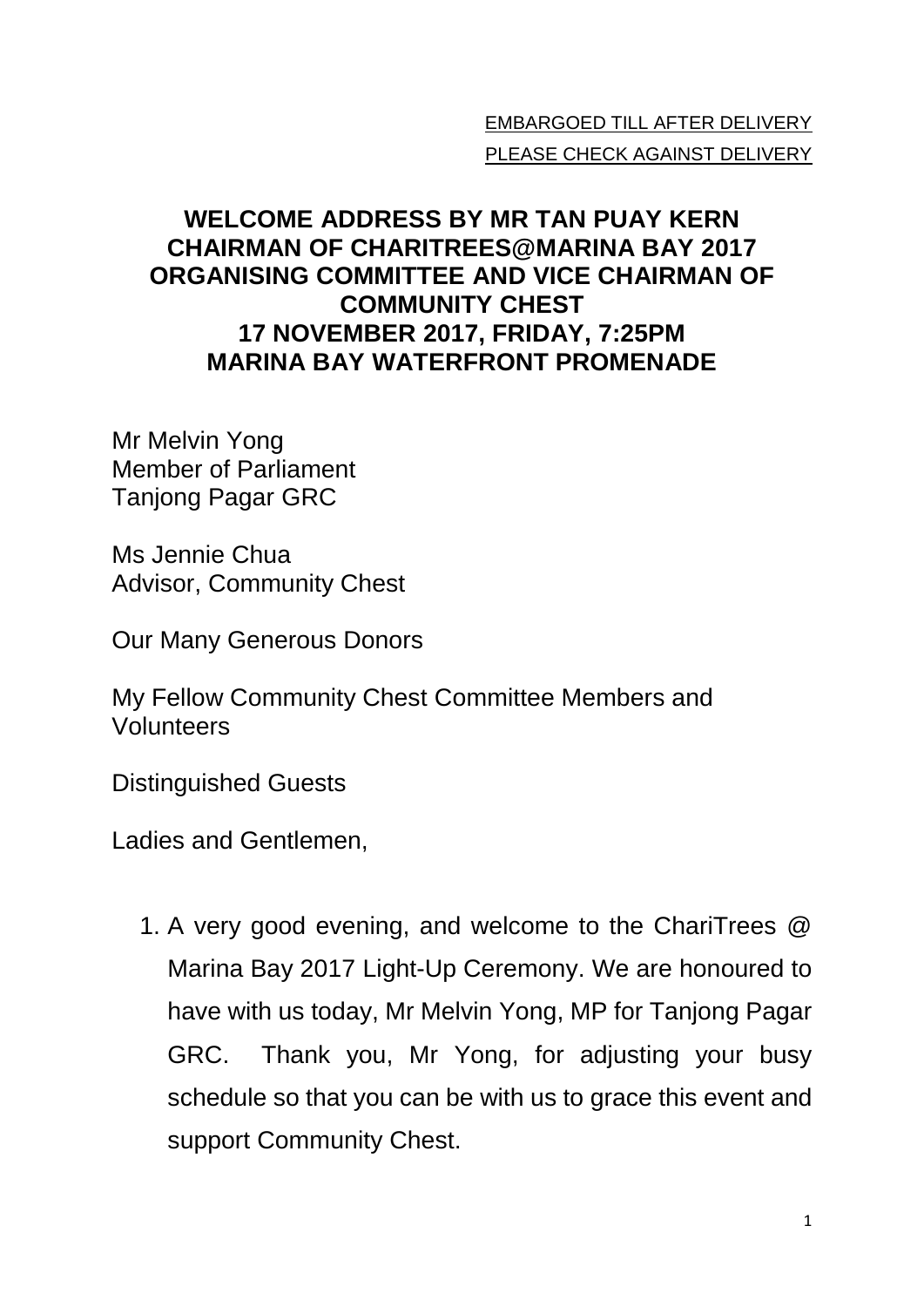- 2. For the 7<sup>th</sup> year running, Community Chest has dotted the Marina Bay Waterfront Promenade with what we fondly call "ChariTrees". This year, members of the public will be able to see 30 such Christmas trees – meaningful symbols of the warmth and joy we hope to share with the community during the festive season. Some of the trees have been decorated by our donors, together with the social service users supported by Community Chest, making this festive season event even more special and meaningful.
- 3. Joining us this evening to share the love and joy, and to celebrate the spirit of giving are our partners and donors. I would like to say a big thank you to all of you. Your generous support has certainly brought warmth and hope to our beneficiaries, and it will go a long way in empowering their lives.
- 4. With the generous contributions from our partners and donors, we have raised \$346,000 through ChariTrees 2017. In fact, since the first edition of ChariTrees seven years ago, we have raised a total of \$2 million via this platform. Thank you very much, Everyone! Every dollar we have raised will go towards helping children with special needs and youth-at-risk, adults with disabilities, families in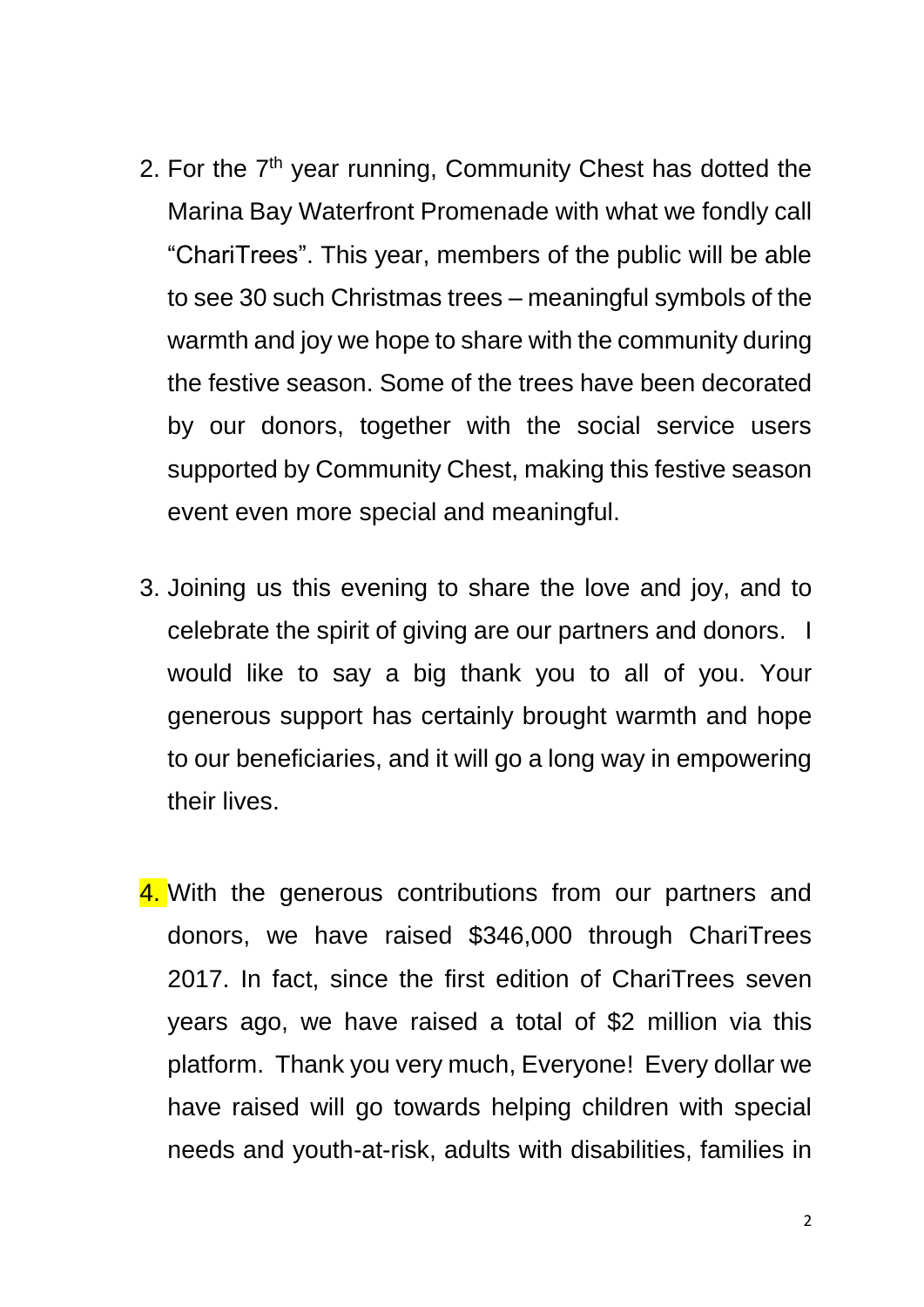difficulty, persons with mental issues and seniors in the community. Here, I would like to specially mention the Kent Ridge Hall of the National University of Singapore. They have raised and donated \$100,000 to this event! Thank you, Dr Kah Loon, the Hall Master, and the many students and staff of Kent Ridge Hall for your efforts and generosity. The students from NUS Kent Ridge Hall also decorated 6 trees with the children from AWWA School. The students themselves have shared that it is extra meaningful for them to be able to decorate the ChariTrees with the children from AWWA School, spreading the Christmas spirit of giving, together with the friends that they care for.

- 5. We also have, amongst our donors, many who have been supporting Chari-Trees repeatedly, such as DBS Bank Limited, POSB, OUE Limited, Arrowcrest Technologies, Century Evergreen, Certis CISCO Security, NTUC Fairprice Foundation and Rudi's Fine Food. Thank you so much for your continuous generosity. You are certainly a motivation for the other donors to emulate. We certainly hope to see you in future ChariTrees!
- 6. This evening, I would also like to express our heartfelt appreciation to the Urban Redevelopment Authority, or URA, for the long standing support of ChariTrees over the past 7 years. URA has been our venue sponsor and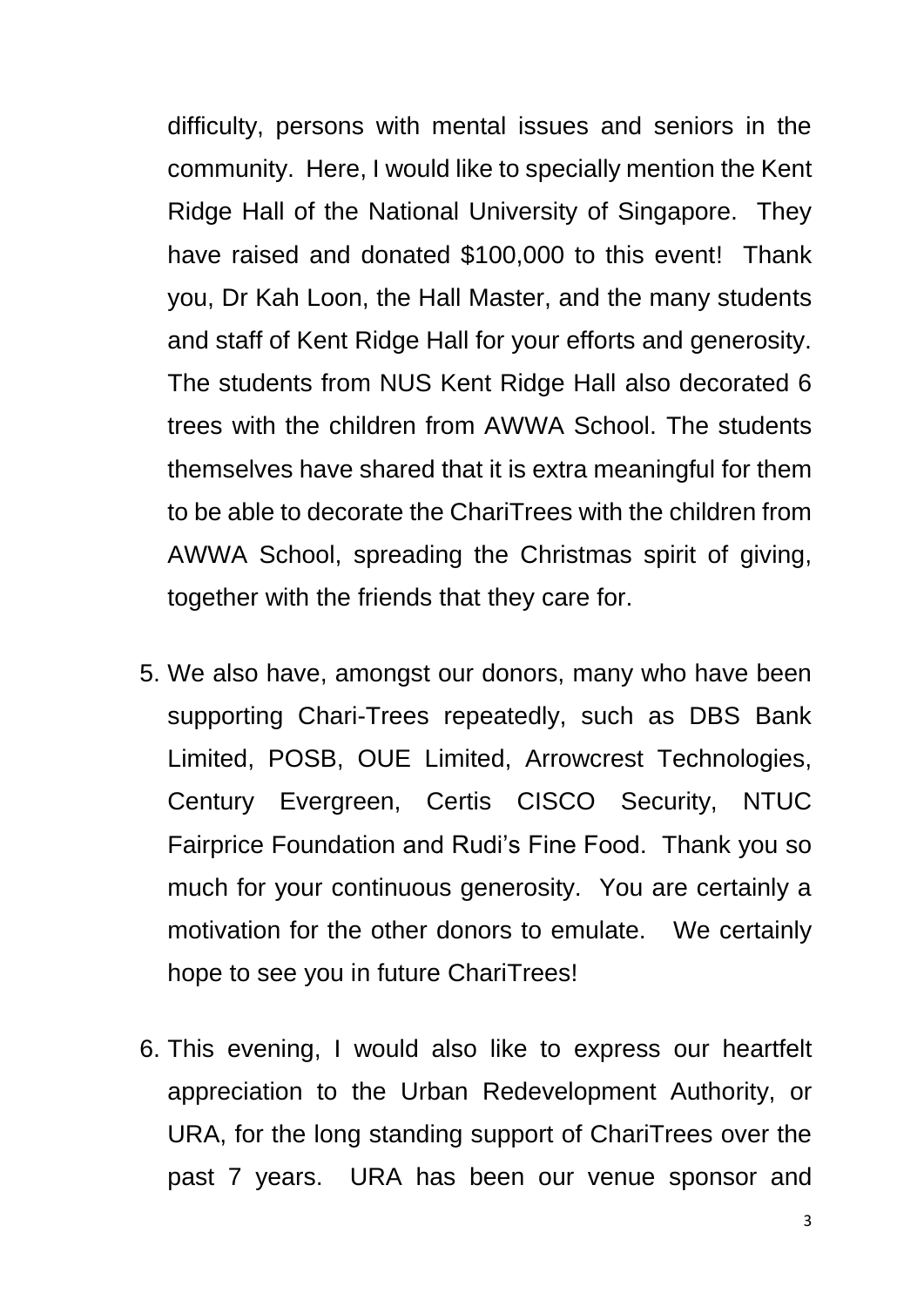partner, without whom we would not have been able to secure this wonderful location for ChariTrees. Another partner I wish to acknowledge is the Singapore Red Cross who have helped us to raise funds for ChariTrees for the second year running. And we must thank the Singapore Police Force Band, who have supported us through the years with their world class musical performances. It is most remarkable that the Police Band have performed for us every year since the inception of ChariTrees in 2011.

- 7. We are also heartened by the support of new partners from the Ministry of Education and the National University of Singapore for gracing this ceremony with your singing talents. Please join me to give all our partners and performers another round of applause.
- 8. The 30 Christmas trees will remain around the Bay from today till 27 December. Each tree carries a story, of our social service users – to show how their lives have been touched by the generous contributions from our partners and donors. The trees will not only spread festive cheer in this area but serve as a daily reminder to visitors to the Marina Bay, that there are those in our community who need our care and support.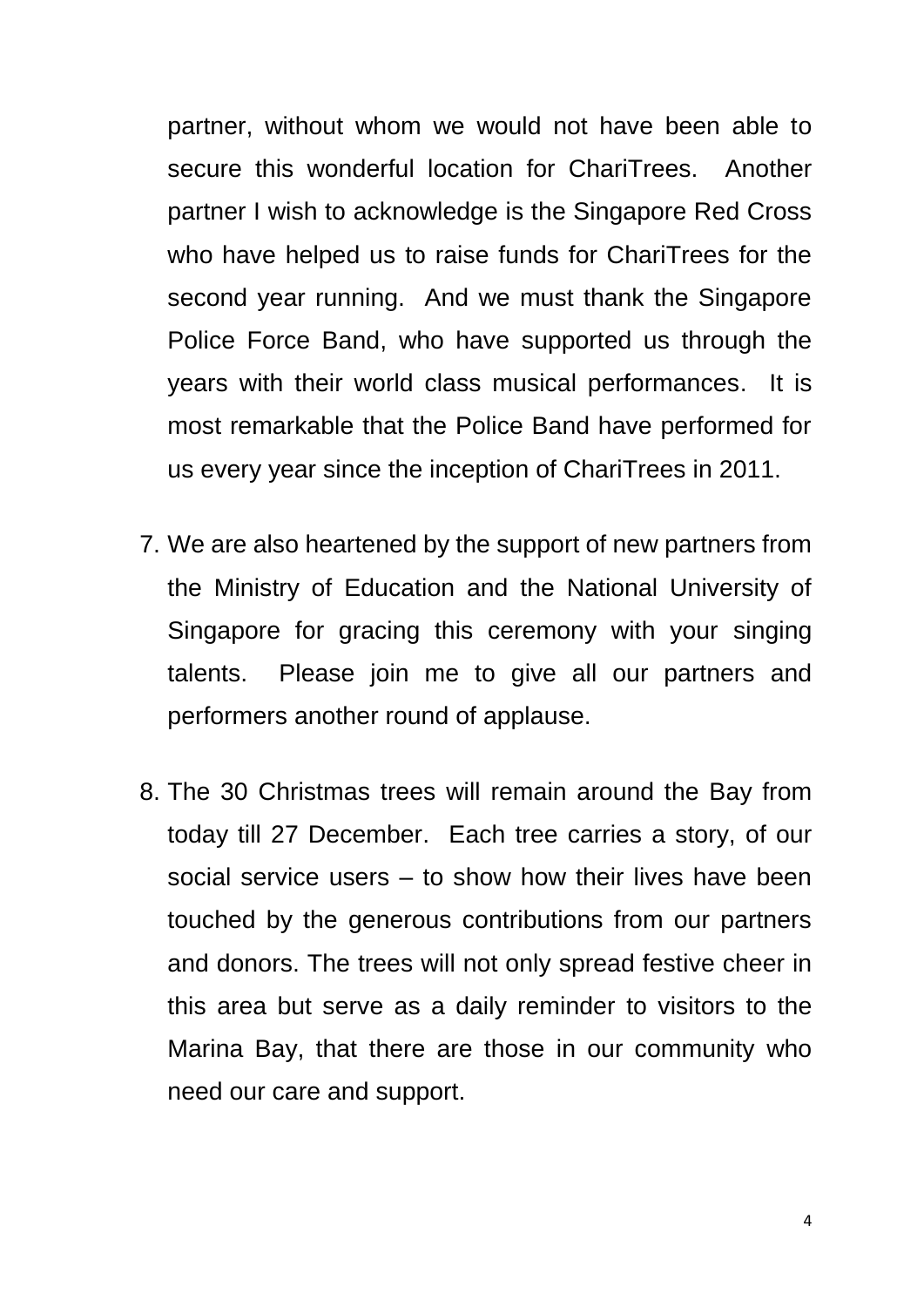- 9. Ladies and Gentlemen. Before we proceed with the rest of the programme, let me acknowledge a small group of my friends and colleagues who have volunteered their time and efforts to help organise the ChariTrees 2017. First is Mr Chang Yew Kong, my long-time friend who have reached out to several corporate bodies and motivated them to donate generously to this project. Then we have my two colleagues and friends, Mr Koh Teck Hin and Mr Koh Thiam Hock, who have worked tirelessly with our other volunteers, the Community Chest staff and our event organiser to make ChariTrees 2017 happen. I must also put on record, my heartfelt appreciation and recognition to our Community Chest staff, ably led by Priscilla Gan, Eric Ong and Eric Tan, for their dedication and for rising up to the many challenges along the way. And a big thank you to our event organiser led by Teressa Lee, for being so ever ready to go the extra mile with us for ChariTrees.
- 10. Finally, leaving the best to the last, Ms Jennie Chua, our past Chairman and current Advisor of the Community Chest. Many of you may not know this - Jennie is the founder of the Chari-Trees @ Marina Bay. It was her brilliant idea in 2011 to use Christmas trees and leverage on this beautiful location and the year-end festive celebration, to create a long lasting charity platform every